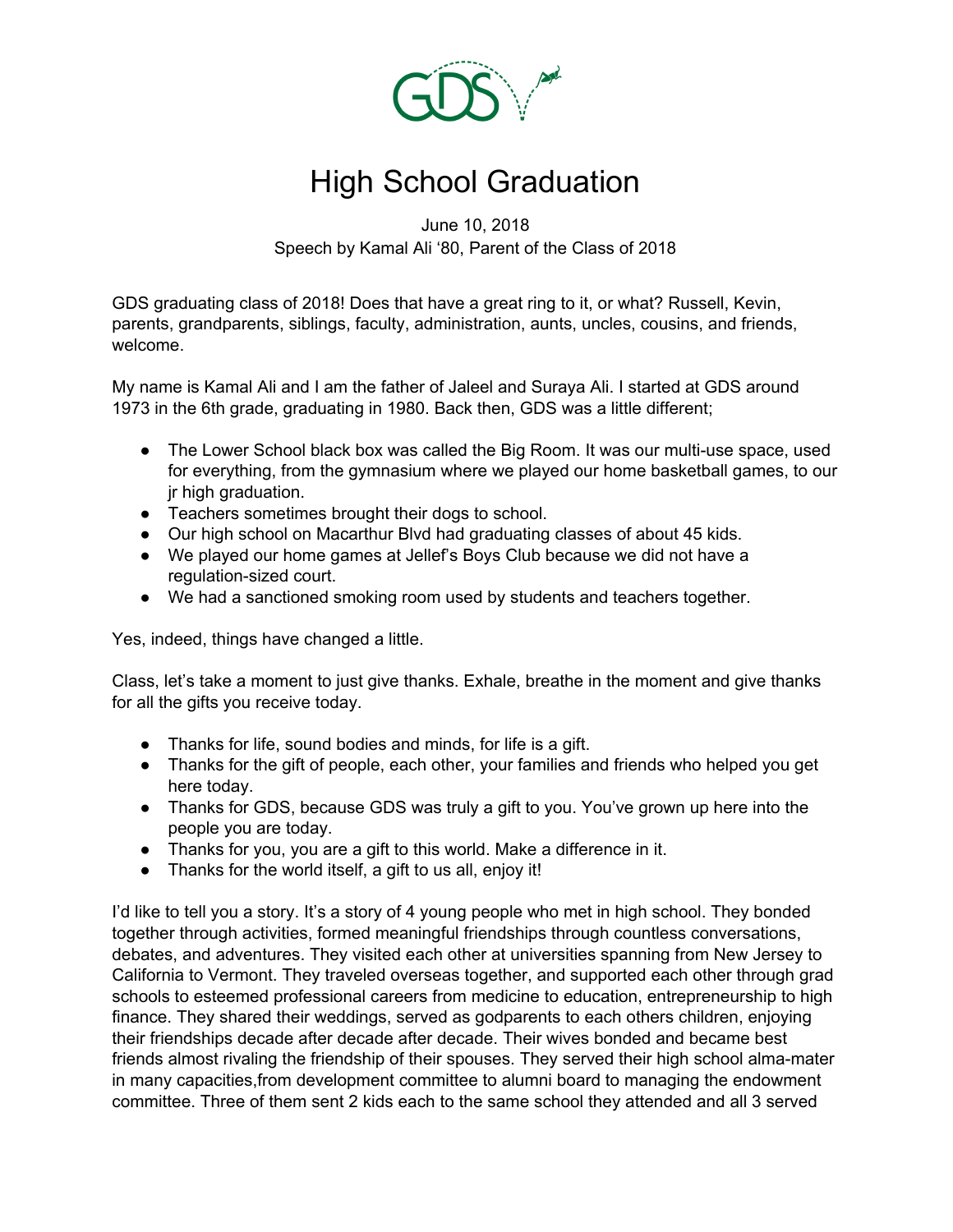on the board of trustees. They all maintain friendships of the same 40 plus year duration, with another 8 or so gentlemen equally successful by many different measures all serving their respective communities in a variety of forms.

Yes, you guessed right, this is my GDS friend group, and the real reason why I love this school so much. What warms my heart even more is that 38 years after our GDS graduation, despite many changes to the school and the society in which we live, my graduate today, Suraya, has a friend group so strong, that I predict will be intact 40 years from now. Suraya, I went to Gladys' 100th birthday party, you have to go to Russell's.

Sitting here before us all is the future! The next great playwright, the next bestselling author, the next congresswoman for the people, the next great educator, the next award winning scientist sits right here before us! Class of 2018, you have greatness within you and great futures ahead of you.

As i prepared my comments for today, I looked up the word "commencement." Definition:

- 1. "ceremony at which degrees or diplomas are conferred to graduating students"
- 2. "beginning, start, outset, opening, initiation, launch"

Yes, in a few minutes you will be conferred diplomas. However, you also are now just beginning. Just launching your real journey.

As adults, leaving the safety of your parents' homes, traveling near and far, this is a new beginning; the one you've all been waiting for!

I can feel the excitement in the room, the anticipation on your faces, the pride of your parents and loved ones.

A quick note about your parents: In your illustrious GDS career, here are few facts about your parents. They

- Logged more miles driving to school, sports practices, play rehearsals, and friends' houses than it takes to go Mars and back again.
- Spent more money on your tuitions, camps, travel, electronics, and extra curricular activities than the gross national product of some small countries.
- Took enough meds from headaches and stress from worrying about you, your development, grades, health, and your futures to bump the pharmaceutical industry up 450 percent on the stock market!

Please take just a sec, to give your parents a hand!

Before you leave, I'd like to share with you as you embark on your journey a few life lessons to consider, on behalf of these parents I represent.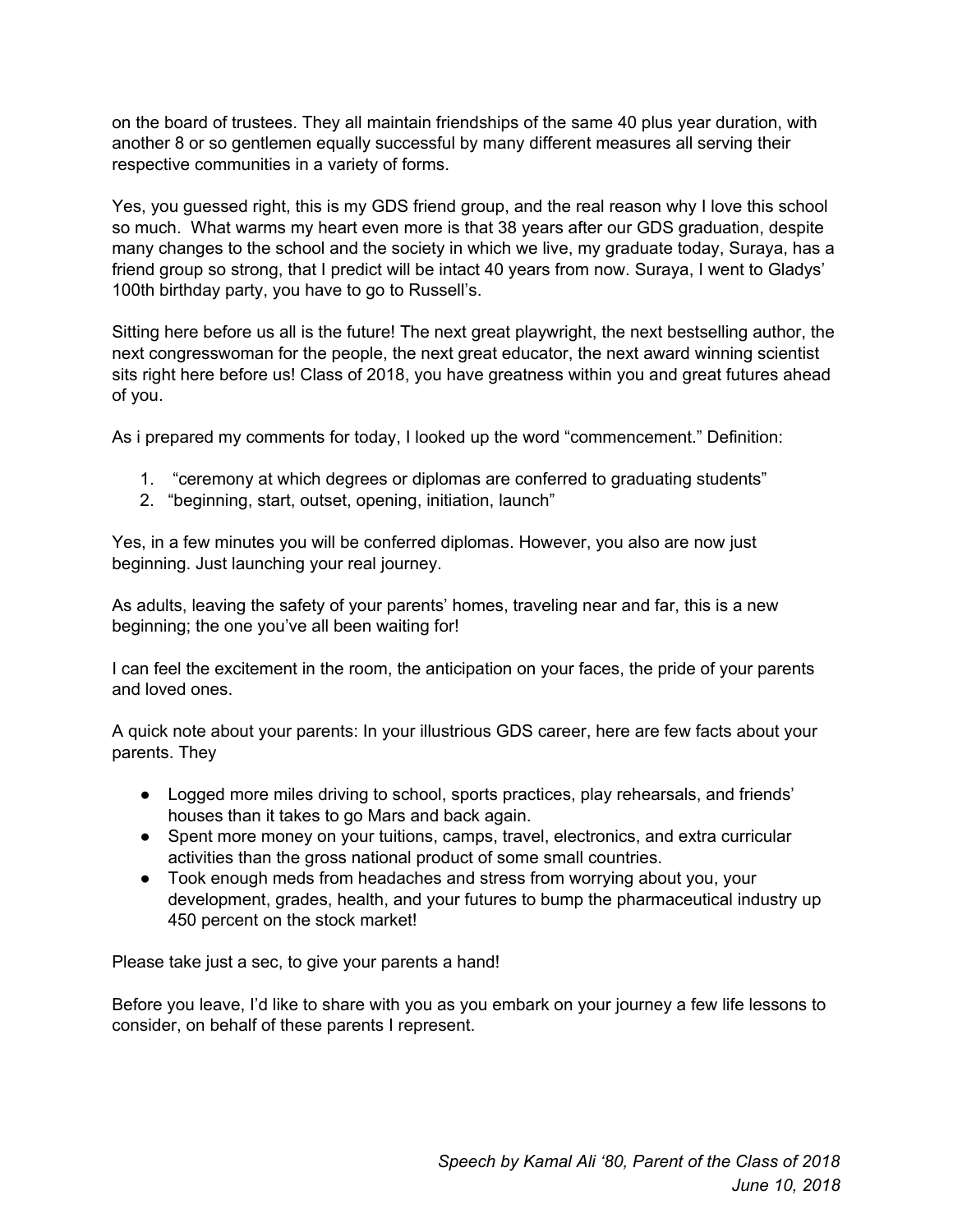- Have faith-live free. Believe positively in a higher being, in life, in yourself, in humanity, in love, and in your purpose. All great endeavors start with faith.
- Dream big-set and write down your goals. Don't be afraid to go for it, to take a risk. There is no safe seat on the airplane. Goals must be both realistic, and attainable, but break them down into baby steps and you will achieve them, one at a time.
- Learn your craft, make it your passion. Study it, practice it, master it. Become an expert at any one thing and you will find success.
- Work hard. Put forth real effort through discipline, consistency, and good habits. Remember, maximum effort yields maximum results. Outwork your competition, and remember what they call luck is preparation meeting opportunity!
- Have fun. This is most important for me! Enjoy yourself at work, at home, at play. You're only gonna go thru this life once, you might as well enjoy it. Keep a light spirit and heart, smile often, and laugh much.
- Be kind-serve others. In serving others you serve yourself and your world. Good manners, a smile, and treating others as you like to be treated may seem elementary, but make a world of difference. Give back, by truly caring for and serving those around you. The more you give, is the more you get. It is you who will truly benefit from serving others.
- Take care of yourself. Take time for you recharge your battery and reflect. Keep yourself balanced, healthy, and whole. A good book, a hard workout, a hot bath, a good nights sleep.... Only you can take care of you.
- Be a friend-have a friend. True friends can usually be counted on one hand. But even one single true friend can make life so much more fun and meaningful. I'm so happy GDS has helped many of you foster great friendships. Value them and keep them strong.
- Be a world citizen. Travel, explore America and other countries and cultures. Only through traveling and experiencing other cultures will open your eyes to a real world view. The world is getting smaller and smaller and you are only an airplane ride away.
- Die well. Think of your funeral and listen to that great story of your life. Plan and execute your life accordingly, bucket list and all. Let your grandchildren marvel at the life you've lived when they lay you to rest.

Though I share with you these concepts, I realize that this is a new world, a new age, and a new generation, and you must make your own path! New technology, new innovation, new science makes your futures vastly different from all previous generations. Go boldly, class of 2018, into it, with all that your GDS experience has taught you, with all the confidence we have in you, with all the confidence you have in yourselves, and make us proud!

I'll leave you with a quote from one of my favorite authors, Dr. Seuss:

*You have brains in your head*

*You have feet in your shoes*